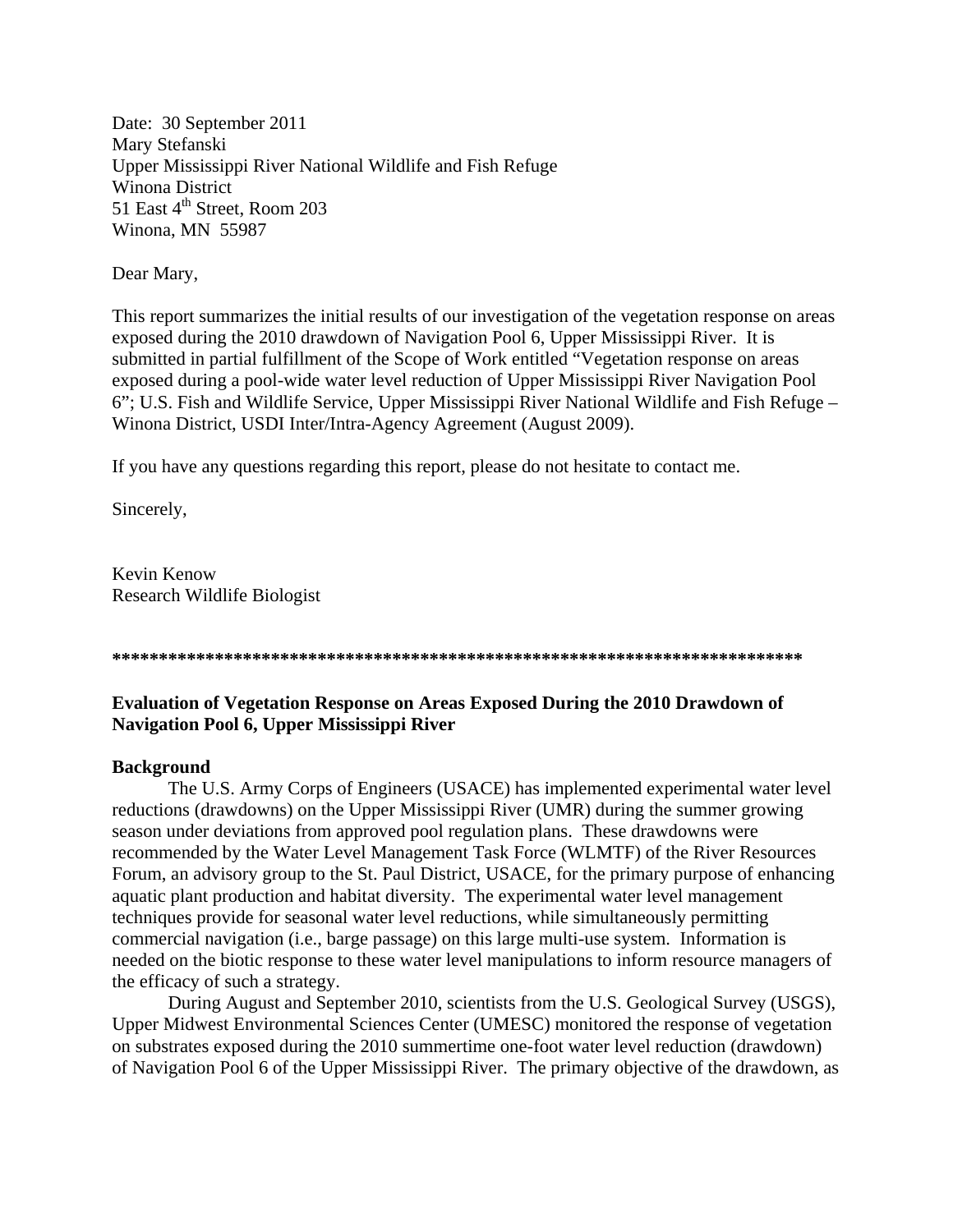established by the WLMTF, was to improve conditions for the growth of aquatic vegetation with special emphasis on perennial emergent species.

UMESC and state partners monitored vegetation response to past drawdowns of Pool 8 and Pool 5 (Kenow et al. 2007, Kenow et al. 2007, Kenow and Lyon 2008). A number of vegetation characteristics were monitored in the drawdown zone, including above ground biomass, species composition, frequency of occurrence, stem density, and cover. Based on this previous work, it was anticipated that the Pool 6 summer drawdown would increase diversity, abundance, and distribution of emergent and submersed aquatic vegetation during the year of the drawdown. Resource agencies are committed to continuing evaluation of drawdown effects on vegetation in order to document the anticipated benefits of this water management technique.

#### **Methods**

Vegetation above-ground biomass was measured at 303 randomly selected locations within areas delineated as exposed substrate during the drawdown that were not exposed under normal pool operations (Figure 1). The extent of exposed substrates was based on a geographical information system (GIS) coverage generated from 1:10,000-scale true color aerial photography acquired on 27 July 2010 (Lock and Dam 6 Discharge- 40,200 cubic feet per second (cfs), Lock and Dam 6 Pool Elevation – 643.60 feet above mean sea level (ft msl), Winona Elevation – 646.14 ft msl). The drawdown was initiated on 18 June and a full one-foot drawdown (at Lock and Dam 6) was achieved on about 01 July. Preferably, the photography would have been collected on about 01 July, but the U.S. Fish and Wildlife Service plane and pilot were not available for the photography mission until 27 July.

Vegetation sampling was conducted between 18 August and 8 September 2010. Clusters of sites to be sampled each day were randomly selected to avoid any spatial bias, as plants potentially were still germinating, growing, and senescing during the three week sampling period. Field crews located the sampling sites using a Garmin GPS receiver.

At each sample location, cover class (Daubenmire 1959) was determined by species, and stem counts obtained for most emergent, moist-soil, and terrestrial species occurring within a 1 m<sup>2</sup> quadrat (it was not always feasible to count stems for species with rank, spreading growth forms; e.g., rice cutgrass [*Leersia oryzoides*], reed canary grass [*Phalaris arundinacea*]). Date, field-derived coordinates, general substrate class, and evidence of herbivory (i.e., grazing by Canada geese [*Branta canadensis*] or muskrat [*Ondatra zibethicus*]) were recorded for each site. The above-ground portion of all emergent, moist-soil, and terrestrial vegetation was removed from the quadrat, sorted by species, and returned to the laboratory for biomass determination. Vegetation was oven-dried at 105° C to constant mass (about 48 hrs) and then weighed. All biomass data are expressed as dry weight.

Water surface elevation relative to bed elevation was calculated for each day during the 2010 drawdown period for each sample site, using estimates of site bed elevation and water level estimates obtained from gages. This information was used to determine the likelihood that a given sample site was dewatered. Water levels were determined within the Pool 6 study area by linear interpolation between data from U.S. Army Corps of Engineers gages at Lock and Dam 6 and Winona, Minnesota. Water surface slope laterally across the floodplain was assumed to be zero. Water elevation was calculated for each river mile for each day based on the 8:00 AM gage data. Using a GIS, vegetation sampling sites were assigned a river mile within the study area. Bed elevations for sample sites were estimated by measuring the depth or elevation relative to the water surface on the day of survey and using the estimated water surface profile on the day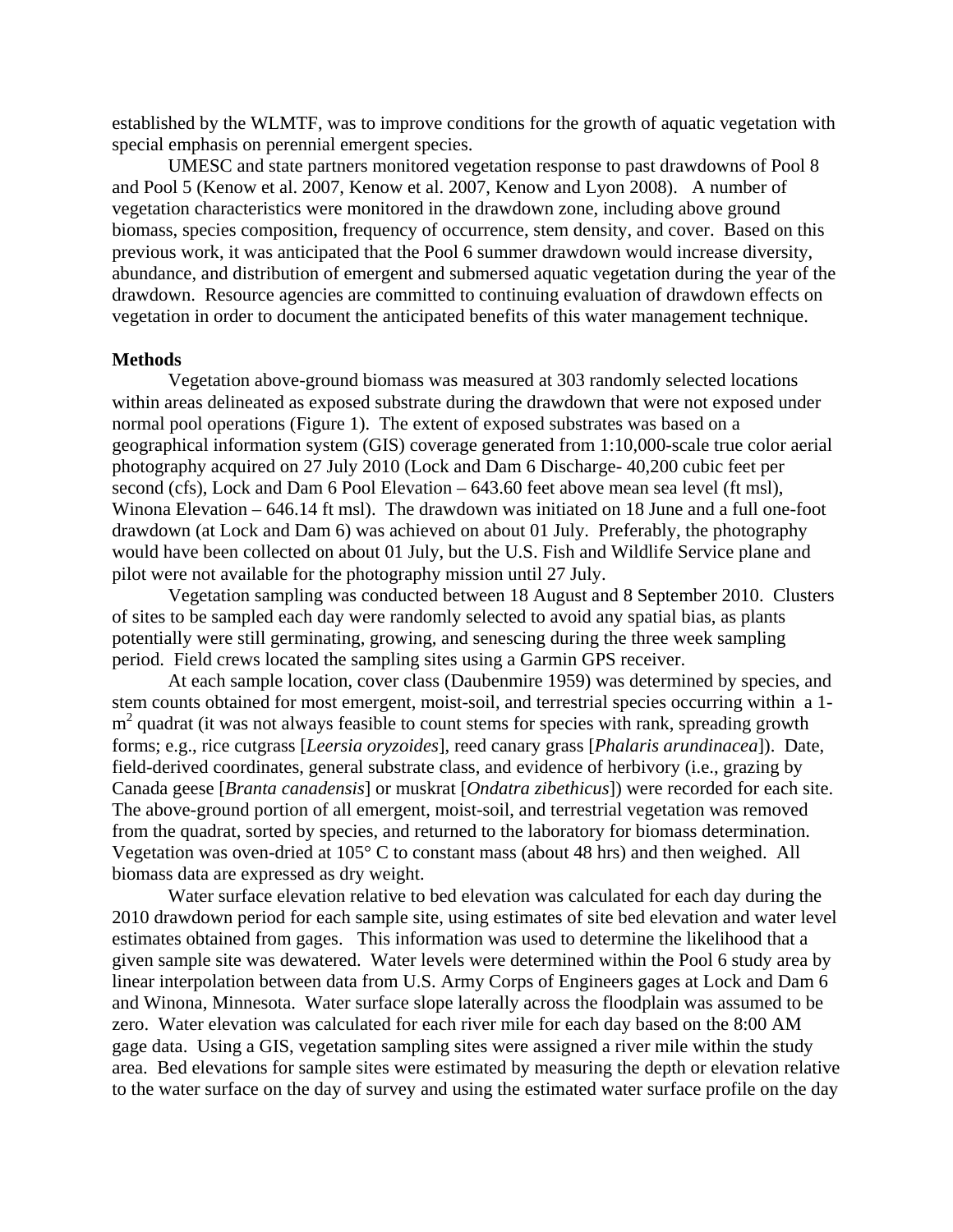of survey to calculate bed elevation.

Descriptive statistics concerning frequency of occurrence, average percent cover, and average above-ground biomass were generated using SAS® software. Wilcoxon scores of plant biomass and the Kruskal-Wallis statistic (SAS® NPAR1WAY procedure) were used to test for biomass differences between grazed and ungrazed plots.

#### **Results**

The drawdown initiated on 18 June was maintained through 26 August, when the Pool level was gradually raised to normal level by 3 September (Figure 2). An area of about 286 acres were identified as 'exposed' from the 27 July 2010 aerial photography, but extensive coverage of duckweed made interpretation difficult and some submersed aquatic beds were misclassified as exposed substrate. We sampled 303 sites within the 'exposed' areas, but only 46.5% (141) of the sites fell on substrates exposed with drawdown based on estimates of bed elevation at each site and a GIS model of water surface profile during the drawdown. We were unable to locate photographic coverage collected earlier in July. Consequently, our best estimate of substrate exposed as a result of the drawdown is 133 acres (286\*0.465=133 acres).

Data collected at the 141 sample sites regarded to have been exposed during the drawdown was used in the subsequent analyses. At these 141 sites, the average length of exposure was 22 days, and ranged from 1 to 66 days. These sites were dominated by submersed, moist-soil, emergent, and floating-leaved aquatic species. Researchers identified about 66 plant species (Table 1). The most frequently observed species were grassleaf mudplantain (*Heteranthera dubia*), Canada waterweed (*Elodea canadensis*), coon's tail (*Ceratophyllum demersum*), rice cutgrass *(Leersia oryzoides*), curly-leaved pondweed (*Potamogeton crispu*s), reed canary grass (*Phalaris arundinaceae*), and white waterlily (*Nymphaea odorata*). Other common moist soil species included redroot flatsedge (*Cyperus erythrorhizos*), chufa flatsedge (*Cyperus esculentus*), and nodding smartweed (*Polygonum lapathifolium*). Emergent perennial species such as sessilefruit arrowhead (*Sagittaria rigida*), common arrowhead (*Sagittaria latifolia*), and broadfruit bur-reed (*Sparganium eurycarpum*) were less frequently observed (Table 2).

Above-ground biomass of emergent perennial, floating-leaved aquatic, and moist-soil vegetation averaged 119.5  $\pm$  13.4 g dry wt/m<sup>2</sup> (median = 47.4; range = 0 to 866.9 g/m<sup>2</sup>) among the 141 sites used in the analysis. Above-ground biomass of submersed aquatic plants averaged  $18.7 \pm 5.1$  g dry wt/m<sup>2</sup> (median = 0.4; range = 0 to 444.7 g/m<sup>2</sup>). Broadfruit bur-reed (mean biomass = 23.4 g/m<sup>2</sup>), rice cutgrass (16.0 g/m<sup>2</sup>), chufa flatsedge (12.2 g/m<sup>2</sup>), grassleaf mudplantain (9.6  $g/m^2$ ), and redroot flatsedge (9.6  $g/m^2$ ) dominated plant biomass across all quadrats (Table 2). Evidence of grazing was observed at 23 of the 141 sites (16%) included in the analysis. However, emergent and moist soil plant biomass did not differ significantly between grazed and ungrazed plots  $(P > 0.12)$ . Plant biomass was also assessed only among those quadrats that contained a given species to better illustrate potential productivity of individual species (eliminated samples in which species did not occur). The rank order in mean biomass among sites where a species occurred was broadfruit bur-reed (165.2  $g/m<sup>2</sup>$ ), barnyard grass (*Echinochola crusgalli*; 92.4 g/m<sup>2</sup>), pickerelweed (*Pontederia cordata*; 63.8 g/m<sup>2</sup>), chufa flatsedge (57.3 g/m<sup>2</sup>), redroot flatsedge (43.6 g/m<sup>2</sup>), and rice cutgrass (42.7 g/m<sup>2</sup>)(Table 2).

A comparison of frequency of occurrence of plant species observed during the Pool 6 drawdown to that occurring during the 2005 drawdown on Pool 5 indicate some notable differences. Moist soil species were not as prevalent, common arrowhead and soft-stem bulrush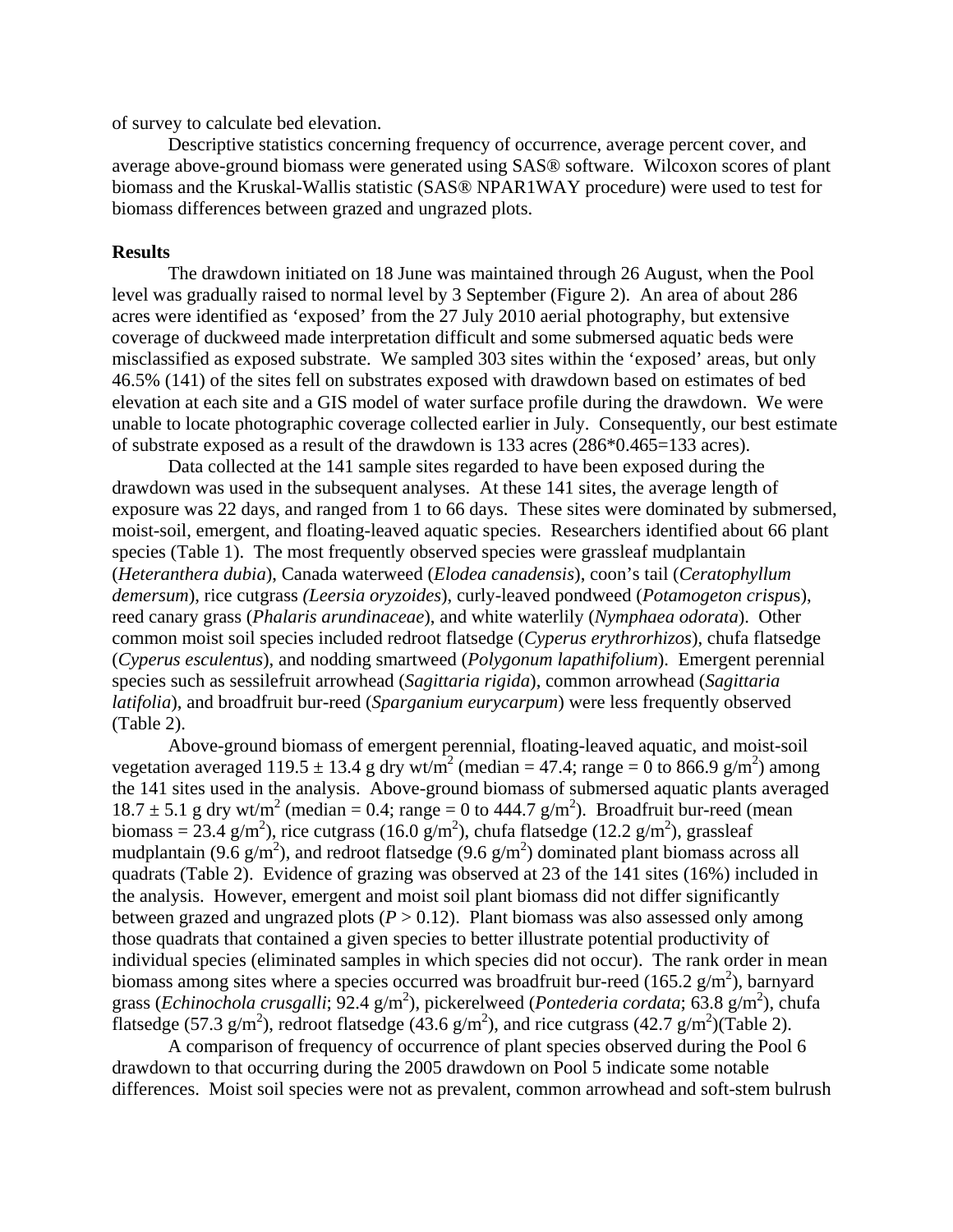occurred less frequently, and submersed aquatic species were generally more widespread among Pool 6 sample sites compared to Pool 5 sites (Table 3, Figure 3). We expect this pattern was related to the re-inundation of much of the exposed area of Pool 6 due to the bounce in the elevation (and river discharge) during mid-August. Several of the sites sampled were inundated at the time of inspection, and terrestrial/moist soil plants that are intolerant to flooding (especially small plants) may not have persisted. Also, wave action and fish activity may have dislodged susceptible plants.

A number of desirable plant species were established on exposed substrates during the 2010 drawdown. Growth of broadfruit bur-reed, barnyard grass, chufa flatsedge, redroot flatsedge, and rice cutgrass was robust in some areas. These dominant moist soil and emergent species are recognized for their value as wildlife food and habitat structure for aquatic organisms (Cottam 1939, Martin and Uhler 1939, Bellrose and Anderson 1943, Weller 1978, Fredrickson and Reid 1988, Korschgen et al. 1988). The finding from this study, coupled with investigations in Pools 8 and 5 across multiple years, contributes to an improved understanding of vegetation response to drawdowns on the Upper Mississippi River.

### **Acknowledgements**

Steve Houdek, Pete Boma, and Luke Fara supervised field crews, processed vegetation in the laboratory, and contributed to the production of this report. Mark Roth provided field assistance. Jim Rogala modeled water surface elevation relative to bed elevation for each sample site. Jenny Hanson and Larry Robinson mosaicked and interpreted the aerial photography, and developed the exposed substrate shapefile used to select sample locations.

#### **Literature Cited**

- Bellrose, F. C., and H. G. Anderson. 1943. Preferential ratings of duck food plants. Illinois Natural History Survey Bulletin 22:417-433.
- Cottam, C. 1939. Food habits of North American diving ducks. U.S. Department of Agriculture Technical Bulletin 6743. 139 pp.
- Daubenmire, R. F. 1959. A canopy-coverage method of vegetational analysis. Northwest Science 33:43-64.
- Fredrickson, L. H., and F. A. Reid. 1988. Nutritional values of waterfowl foods. In Cross, D. H., ed. Waterfowl Management Handbook, U. S. Fish and Wildlife Service Fish and Wildlife Leaflet 13, Washington, D.C.
- Kenow, K.P., and J.E. Lyon. 2008. Composition of the seed bank in drawdown areas of Navigation Pool 8 of the Upper Mississippi River. River Research and Applications (2008) , DOI: 10.1002/rra.
- Kenow, K. P., J. T. Rogala, and L. R. Robinson. 2007a. Vegetation response to a water level drawdown in Navigation Pool 5 of the Upper Mississippi River, 2005. U. S. Geological Survey FY 2005 Eastern Region State Partnership Program Final Report.
- Kenow, K. P., J. T. Rogala, and P. J. Boma. 2007b. Evaluation of 2006 vegetation response on areas exposed during the 2005 drawdown of Navigation Pool 5, Upper Mississippi River. Submitted to St. Paul District, US Army Corps of Engineers.
- Korschgen, CE, LS George, and WL Green. 1988. Feeding ecology of canvasbacks staging on Pool 7 of the Upper Mississippi River. In: Weller, MW (Ed.), Waterfowl in Winter, University of Minnesota Press, Minneapolis.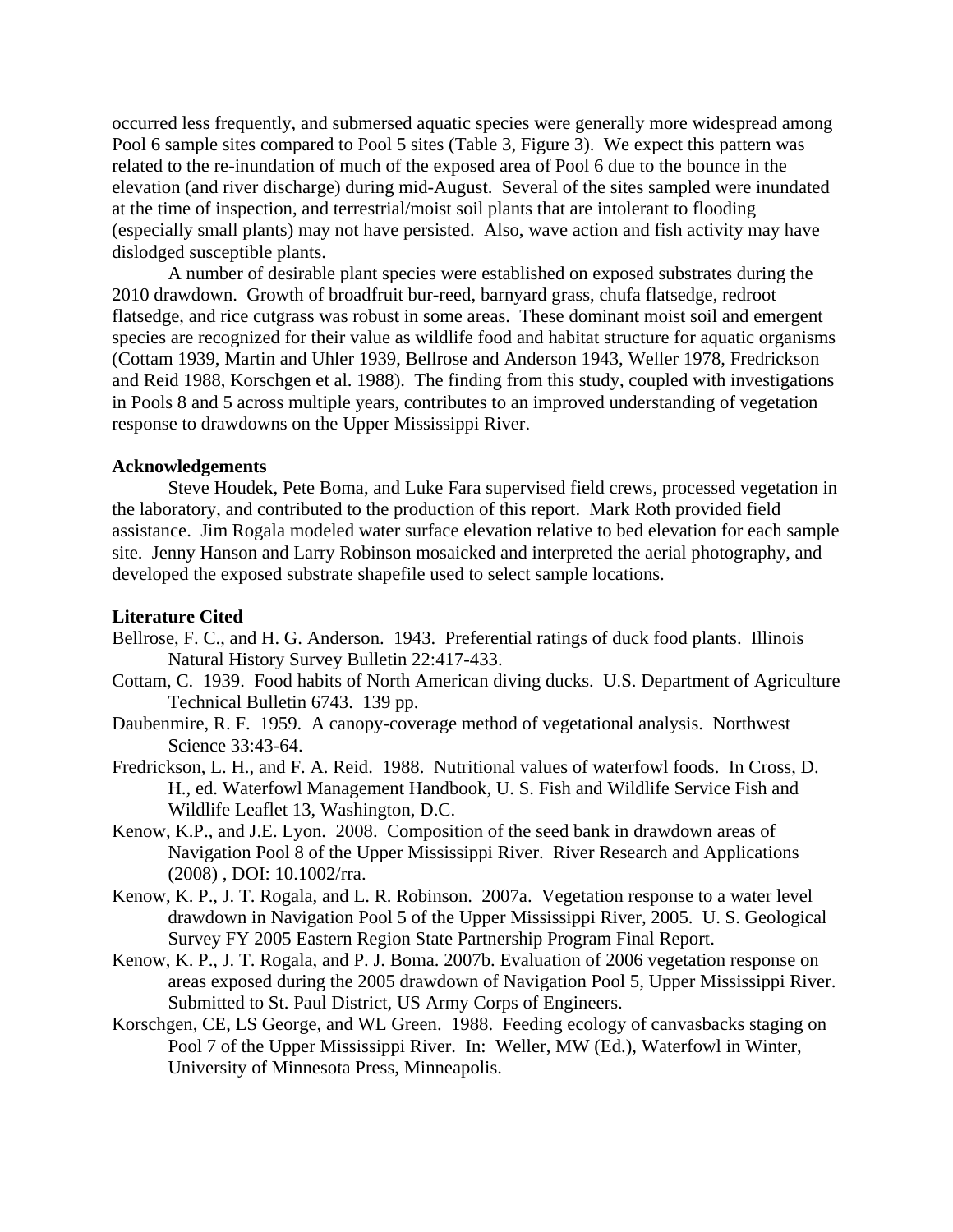- Martin, WC and FM Uhler. 1939. Food of game ducks in the United States and Canada. U.S. Department of Agriculture Technical Bulletin 634. 156 pp.
- U.S. Department of Agriculture, National Resources Conservation Service. 2007. The PLANTS Database (http://plants.usda.gov). National Plant Data Center, Baton Rouge, LA 70874- 4490 USA.
- Weller, M. W. 1978. Management of freshwater marshes for wildlife. In Good, R. E., Whigham, D. F., and Simpson, R. L. (eds.) Freshwater wetlands: Ecological processes and management potential. Academic Press, New York, NY.

.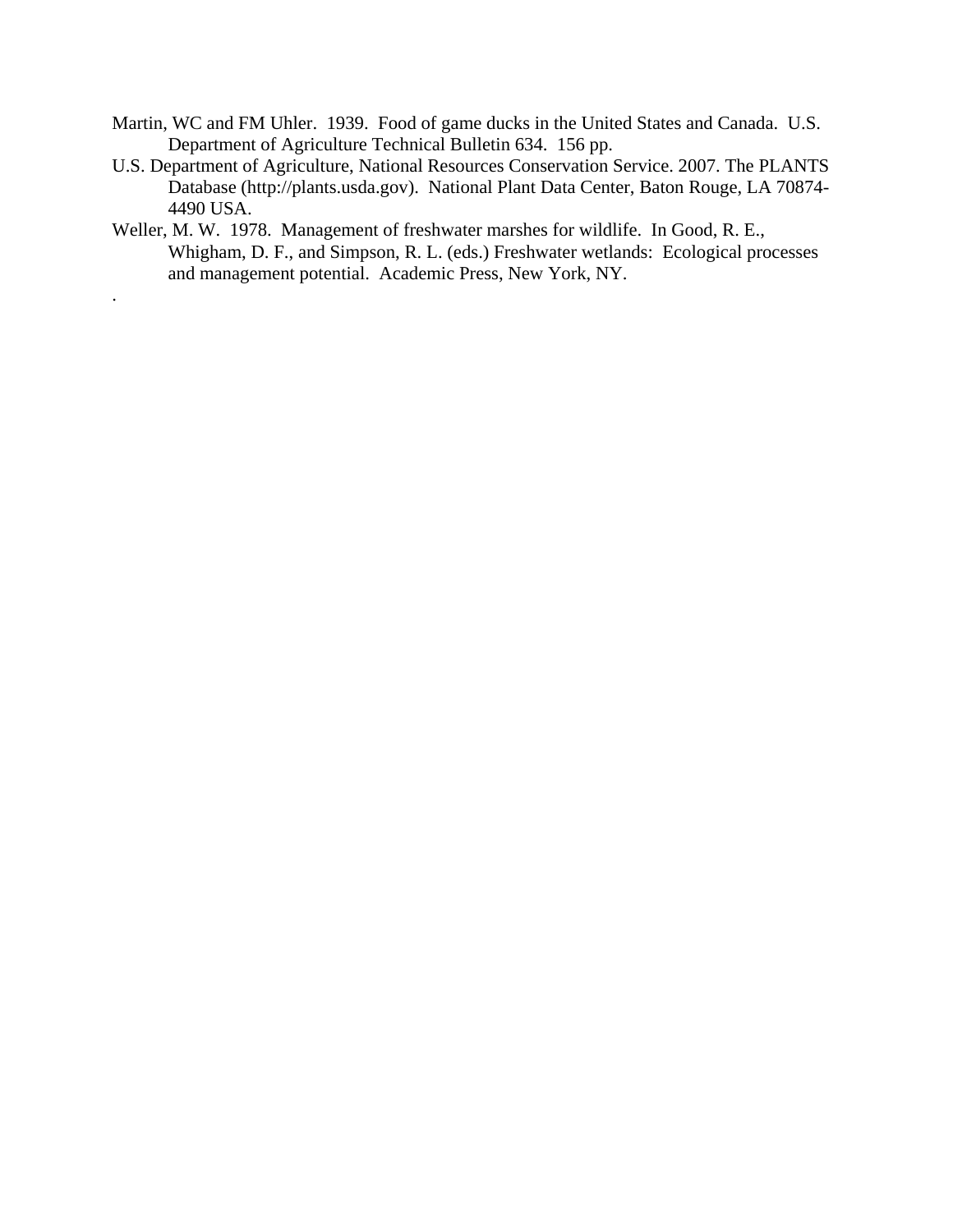Table 1. List of plants that were found in the 141 sites sampled on Pool 6 substrates exposed during the 2010 drawdown. Naming convention and symbol after U.S. Department of Agriculture, National Resources Conservation Service (2007). Life form categories are E=emergent, F=floating, M=moist-soil, S=submersed, Sh=shrub, and Tr=tree.

| <b>Scientific Name</b>  | <b>Common name</b>         | Life form      | <b>USDA</b> symbol |
|-------------------------|----------------------------|----------------|--------------------|
|                         | Alga                       | $\overline{F}$ | 2ALGA              |
| Acer saccharinum        | silver maple               | <b>Tr</b>      | ACSA2              |
| Amaranthus retroflexus  | redroot amaranth           | M              | <b>AMRE</b>        |
| Amaranthus tuberculatus | rough fruit amaranthus     | $\mathbf{M}$   | <b>AMTU</b>        |
| Azolla caroliniana      | Carolina mosquito-fern     | $\mathbf{F}$   | <b>AZCA</b>        |
| Betula nigra            | river birch                | <b>Tr</b>      | <b>BENI</b>        |
| Bidens cernua           | nodding beggar-ticks       | M              | <b>BICE</b>        |
| Bidens coronata         | crowned beggar-ticks       | M              | <b>BICO</b>        |
| Boehmeria cylindrica    | smallspike false nettle    | M              | <b>BOCY</b>        |
| Carex spp.              | sedge                      | M              | <b>CAREX</b>       |
| Ceratophyllum demersum  | coon's tail                | S              | CEDE4              |
| Cyperus erythrorhizos   | redroot flatsedge          | M              | CYER2              |
| Cyperus esculentus      | chufa flatsedge            | M              | <b>CYES</b>        |
| Cyperus rivularis       | shining flatsedge          | M              | CYBI6              |
| Cyperus squarrosus      | bearded flatsedge          | M              | <b>CYSQ</b>        |
| Echinochloa crusgalli   | barnyard grass             | M              | <b>ECCR</b>        |
| Echinochloa walteri     | coast cock-spur grass      | M              | <b>ECWA</b>        |
| Eleocharis obtusa       | blunt spikerush            | M              | ELOBE2             |
| Elodea canadensis       | Canada waterweed           | S              | ELCA7              |
| Eragrostis hypnoides    | teal lovegrass             | M              | <b>ERHY</b>        |
| Heteranthera dubia      | grassleaf mudplantain      | S/M            | ZODU               |
| Impatiens sp.           | touch-me-not               | M              | <b>IMPAT</b>       |
| Juncus sp.              | Rush                       | M              | <b>JUNCU</b>       |
| Laportea canadensis     | Canadian woodnettle        | M              | LACA3              |
| Leersia oryzoides       | rice cutgrass              | M              | <b>LEOR</b>        |
| Lindernia dubia         | false pimpernel            | M              | <b>LIDU</b>        |
| Ludwigia palustris      | water purslane             | M              | <b>LUPA</b>        |
| Lycopus americanus      | American water horehound   | M              | <b>LYAM</b>        |
| Lycopus uniflorus       | northern bugleweed         | M              | <b>LYUN</b>        |
| Lysimachia hybrida      | lowland yellow loosestrife | M              | <b>LYHY</b>        |
| Lysimachia sp.          | yellow loosestrife         | M              | <b>LYSIM</b>       |
| Lythrum salicaria       | purple loosestrife         | M              | LYSA2              |
| Mentha arvensis         | wild mint                  | M              | MEAR4              |
| Mimulus ringens         | Allegheny monkey flower    | M              | <b>MIRI</b>        |
| Myriophyllum spicatum   | Eurasian watermilfoil      | ${\bf S}$      | MYSP2              |
| Najas flexilis          | bushy pondweed             | ${\bf S}$      | <b>NAFL</b>        |
| Nelumbo lutea           | American lotus             | ${\rm F}$      | <b>NELU</b>        |
| Nettle sp. <sup>a</sup> | nettle                     | $\mathbf M$    |                    |
| Nymphaea odorata        | white waterlily            | ${\bf F}$      | <b>NYTU</b>        |
| Panicum capillare       | witchgrass                 | M              | PACA6              |
| Phalaris arundinacea    | reed canary grass          | M              | PHAR3              |
| Pontederia cordata      | pickerelweed               | E              | POCO14             |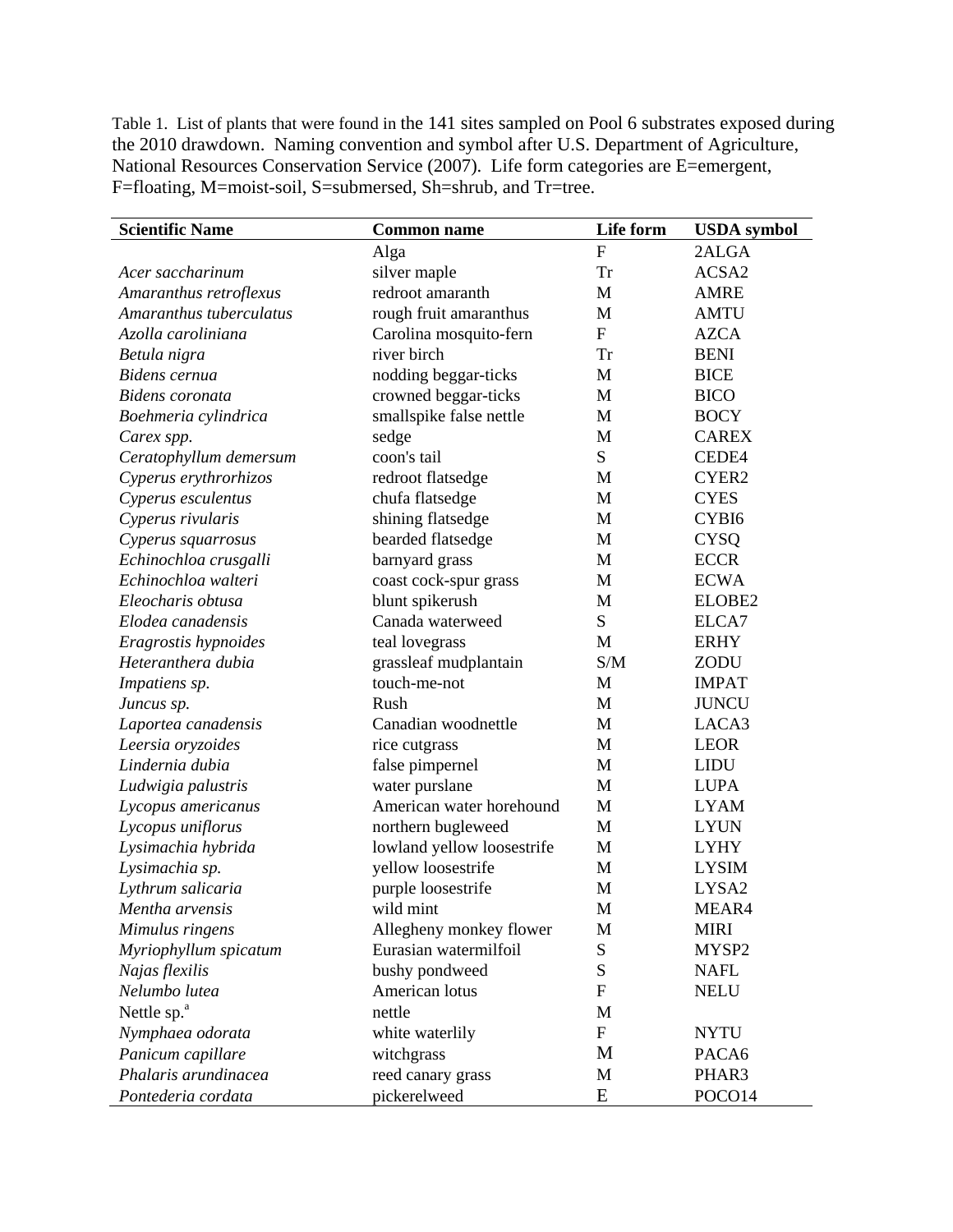| Polygonum lapathifolium        | nodding smartweed          | M         | POLA4             |
|--------------------------------|----------------------------|-----------|-------------------|
| Populus deltoides              | eastern cottonwood         | <b>Tr</b> | PODE3             |
| Potamogeton crispus            | curly-leafed pondweed      | S         | POCR3             |
| Potamogeton foliosus           | leafy pondweed             | S         | POFO3             |
| Potamogeton pectinatus         | sago pondweed              | S         | POPE <sub>6</sub> |
| Potamogeton zosteriformis      | flat-stem pondweed         | S         | <b>POZO</b>       |
| Ranunculus trichophyllus       | threadleaf crowfoot        | S         | <b>RATR</b>       |
| Rorippa islandica              | northern marsh yellowcress | M         | ROIS <sub>2</sub> |
| Rumex sp.                      | dock                       | M         | <b>RUMEX</b>      |
| Sagittaria latifolia           | common arrowhead           | E         | SALA <sub>2</sub> |
| Sagittaria rigida              | sessile fruit arrowhead    | E         | <b>SARI</b>       |
| Salix exigua                   | sandbar willow             | <b>Tr</b> | <b>SAEX</b>       |
| Salix nigra                    | black willow               | <b>Tr</b> | <b>SANI</b>       |
| Schoenoplectus fluviatilis     | river bulrush              | E         | SCFL11            |
| Schoenoplectus tabernaemontani | soft-stem bulrush          | E         | SCTA <sub>2</sub> |
| Scutellaria lateriflora        | blue skullcap              | M         | SCLA <sub>2</sub> |
| Sparganium eurycarpum          | broadfruit bur-reed        | E         | <b>SPEU</b>       |
| Stachys tenuifolia             | smooth hedgenettle         | M         | <b>STTE</b>       |
| Typha sp.                      | cattail                    | E         | <b>TYPHA</b>      |
| Urtica dioica                  | stinging nettle            | M         | <b>URDI</b>       |
| Vallisneria americana          | wild celery                | S         | VAAM3             |
| Veronica americana             | American speedwell         | M         | VEAM2             |
| Verbena hastata                | swamp verbena              | M         | VEHA <sub>2</sub> |
| Zizania aquatica               | wild rice                  | E         | <b>ZIAQ</b>       |

a Likely *Urtica, Boehmeria*, or *Pilea spp*.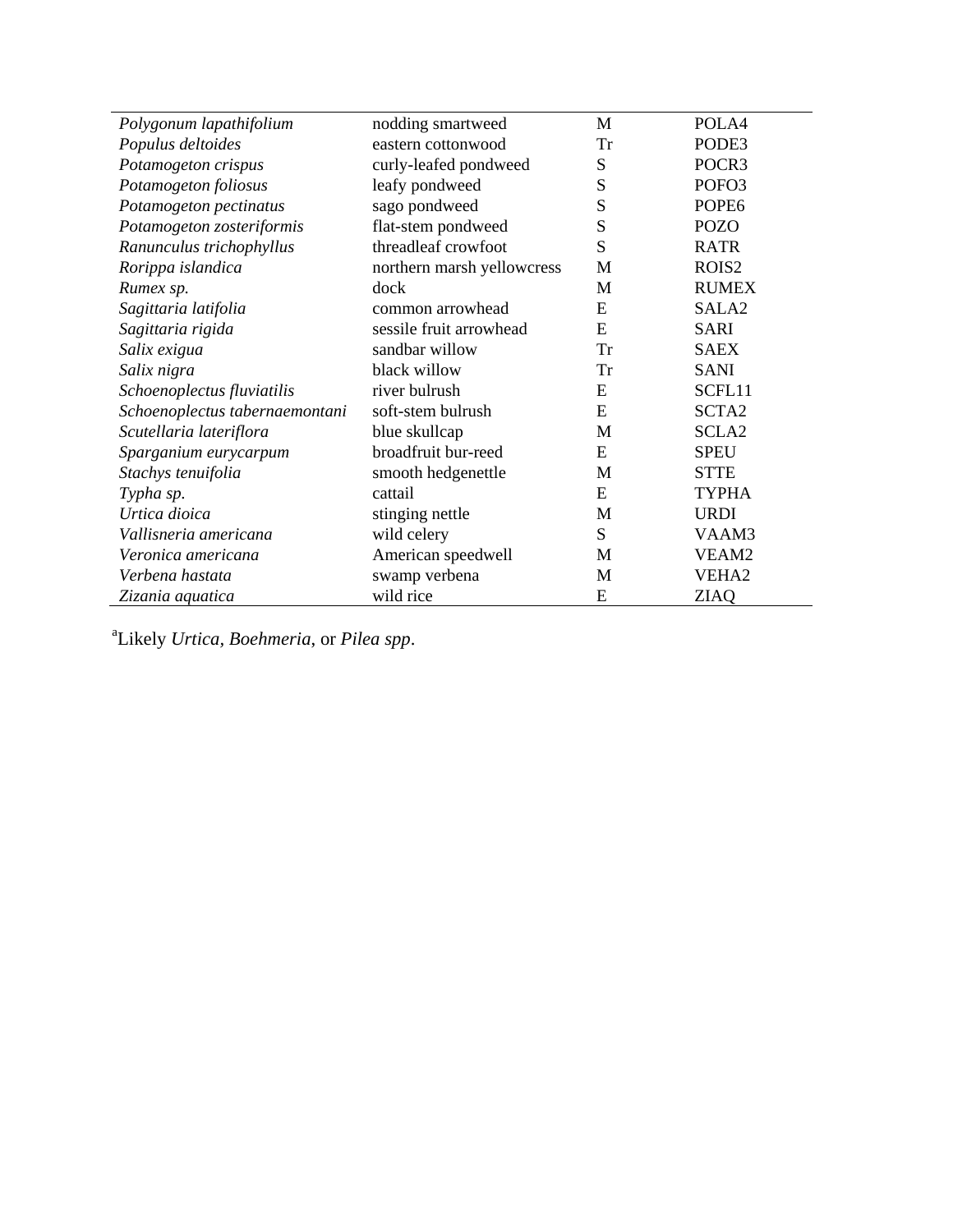Table 2. Frequency of occurrence, average percent cover, and average above-ground biomass for the most frequently observed species among the 141<sup>a</sup> sites sampled on Upper Mississippi River Navigation Pool 6 substrates exposed during the 2010 drawdown.

|                                                  |                                       |                                             | Mean ( $\pm$ SE) aboveground biomass ( $g/m^2$ dw) |                                       |
|--------------------------------------------------|---------------------------------------|---------------------------------------------|----------------------------------------------------|---------------------------------------|
| <b>Species</b>                                   | Percent<br>frequency of<br>occurrence | Overall<br>percent cover<br>$(Mean \pm SE)$ | All sample quadrats                                | At quadrats where<br>species occurred |
| Grassleaf mudplantain (Heteranthera dubia)       | 44                                    | $8.2 \pm 1.7$                               | $9.60 \pm 3.62$                                    | $21.32 \pm 8.00$                      |
| Canada waterweed (Elodea canadensis)             | 43                                    | $3.4 \pm 0.9$                               | $1.90 \pm 0.54$                                    | $4.01 \pm 1.14$                       |
| Coon's tail (Ceratophyllum demersum)             | 41                                    | $6.5 \pm 1.4$                               | $5.85 \pm 2.55$                                    | $14.15 \pm 6.07$                      |
| Rice cutgrass (Leersia oryzoides)                | 38                                    | $10.4 \pm 1.8$                              | $16.04 \pm 3.75$                                   | $42.66 \pm 8.89$                      |
| Curly-leaved pondweed (Potamogeton crispus)      | 31                                    | $1.8 \pm 0.6$                               | $0.57 \pm 0.22$                                    | $1.74 \pm 0.67$                       |
| Reed canary grass (Phalaris arundinacea)         | 28                                    | $4.1 \pm 1.0$                               | $4.03 \pm 1.56$                                    | $14.03 \pm 5.23$                      |
| White waterlily (Nymphaea odorata)               | 23                                    | $5.6 \pm 1.3$                               | $4.66 \pm 1.48$                                    | $20.54 \pm 5.75$                      |
| Redroot flatsedge (Cyperus erythrorhizos)        | 22                                    | $4.4 \pm 1.1$                               | $9.59 \pm 2.54$                                    | $43.60 \pm 9.35$                      |
| Chufa flatsedge (Cyperus esculentus)             | 21                                    | $6.6 \pm 1.5$                               | $12.19 \pm 3.26$                                   | $57.30 \pm 12.30$                     |
| Nodding smartweed (Polygonum lapathifolium)      | 21                                    | $2.4 \pm 0.6$                               | $3.15 \pm 0.91$                                    | $15.33 \pm 3.67$                      |
| False pimpernel (Lindernia dubia)                | 18                                    | $0.9 \pm 0.4$                               | $0.19 \pm 0.10$                                    | $0.59 \pm 0.26$                       |
| Wild celery (Vallisneria americana)              | 17                                    | $1.9 \pm 0.8$                               | $0.42 \pm 0.24$                                    | $2.46 \pm 1.35$                       |
| Sandbar willow (Salix exigua)                    | 17                                    | $0.8 \pm 0.2$                               | $0.41 \pm 0.13$                                    | $2.42 \pm 0.66$                       |
| Sessile fruit arrowhead (Sagittaria rigida)      | 15                                    | $2.5 \pm 0.8$                               | $3.00 \pm 1.28$                                    | $20.13 \pm 7.72$                      |
| Sago pondweed (Potamogeton pectinatus)           | 15                                    | $1.0 \pm 0.3$                               | $0.25 \pm 0.10$                                    | $1.68 \pm 0.59$                       |
| Common arrowhead (Sagittaria latifolia)          | 14                                    | $0.8 \pm 0.3$                               | $1.36 \pm 1.12$                                    | $9.57 \pm 7.82$                       |
| Broadfruit bur-reed (Sparganium eurycarpum)      | 14                                    | $4.6 \pm 1.4$                               | $23.44 \pm 8.31$                                   | $165.23 \pm 48.56$                    |
| Teal lovegrass (Eragrostis hypnoides)            | 12                                    | $1.6 \pm 0.7$                               | $3.62 \pm 2.68$                                    | $30.03 \pm 21.73$                     |
| Eurasian watermilfoil (Myriophyllum spicatum)    | 12                                    | $0.3 \pm 0.1$                               | $0.11 \pm 0.04$                                    | $0.89 \pm 0.24$                       |
| Rough fruit amaranthus (Amaranthus tuberculatus) | 10                                    | $0.5 \pm 0.3$                               | $0.91 \pm 0.67$                                    | $9.14 \pm 6.59$                       |
| Flat-stem pondweed (Potamogeton zosteriformis)   | 10                                    | $0.2 \pm 0.1$                               | $0.05 \pm 0.02$                                    | $0.46 \pm 0.16$                       |
| Blunt spikerush (Eleocharis obtuse)              | 10                                    | $0.4 \pm 0.2$                               | $0.43 \pm 0.21$                                    | $4.35 \pm 1.88$                       |
| Pickerelweed (Pontederia cordata)                | 9                                     | $2.2 \pm 0.9$                               | $5.88 \pm 2.81$                                    | $63.76 \pm 26.24$                     |
| Purple loosestrife (Lythrum salicaria)           | $\,8\,$                               | $0.7 \pm 0.4$                               | $0.75 \pm 0.58$                                    | $9.51 \pm 7.26$                       |
| Barnyard grass (Echinochloa crusgalli)           | $\tau$                                | $1.9 \pm 0.8$                               | $6.55 \pm 3.29$                                    | $92.40 \pm 38.72$                     |

<sup>a</sup> 303 sites were visited, but many sites were not exposed with drawdown; 141 were retained for this analysis. Water surface elevation relative to bed elevation was used to define sample sites that were exposed during the drawdown.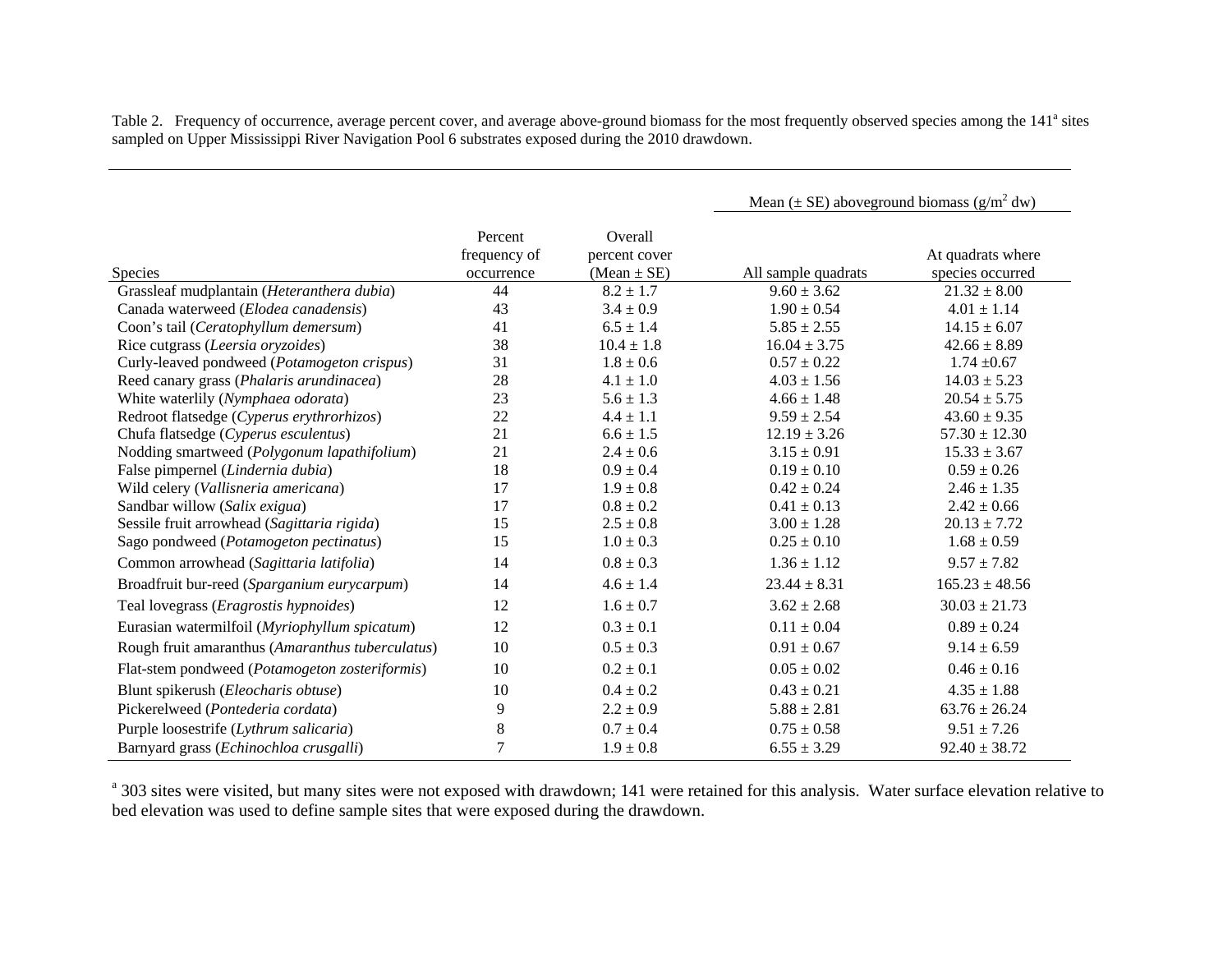|                                                    | Pool 5 (2005)                  |                                                     | Pool 6 (2010)                     |                                                     |
|----------------------------------------------------|--------------------------------|-----------------------------------------------------|-----------------------------------|-----------------------------------------------------|
| Taxa                                               | Frequency of<br>occurrence (%) | Mean $(\pm SE)$ aboveground<br>biomass $(g/m^2 dw)$ | Frequency of<br>$occurrence (\%)$ | Mean $(\pm SE)$ aboveground<br>biomass $(g/m^2 dw)$ |
| Rice cutgrass (Leersia oryzoides)                  | 45                             | $11.4 \pm 2.3$                                      | 38                                | $16.0 \pm 3.8$                                      |
| Common arrowhead (Sagittaria latifolia)            | 45                             | $9.8 \pm 3.0$                                       | 14                                | $1.4 \pm 1.1$                                       |
| Sandbar willow (Salix exigua)                      | 42                             | $7.4 \pm 1.8$                                       | 17                                | $0.4 \pm 0.1$                                       |
| Grassleaf mudplantain (Heteranthera dubia)         | 42                             | $\mathbf{a}$                                        | 44                                | $9.6 \pm 3.6$                                       |
| Chufa flatsedge (Cyperus esculentus)               | 37                             | $6.3\pm1.4$                                         | 21                                | $12.2 \pm 3.3$                                      |
| Black willow (Salix nigra)                         | 34                             | $2.2 \pm 0.7$                                       |                                   | < 0.1                                               |
| Canada waterweed (Elodea canadensis)               | 34                             |                                                     | 43                                | $1.9 \pm 0.5$                                       |
| False pimpernel (Lindernia dubia)                  | 32                             | $2.5 \pm 1.3$                                       | 18                                | $0.2 \pm 0.1$                                       |
| Redroot flatsedge (Cyperus erythrorhizos)          | 29                             | $6.6 \pm 2.0$                                       | $22\,$                            | $9.6 \pm 2.5$                                       |
| Soft-stem bulrush (Schoenoplectus tabernaemontani) | 27                             | $0.5 \pm 0.1$                                       | 6                                 | $0.1 \pm 0.1$                                       |
| Nodding smartweed (Polygonum lapathifolium)        | 27                             | $3.5 \pm 1.1$                                       | 21                                | $3.2 \pm 0.9$                                       |
| Teal lovegrass ( <i>Eragrostis hypnoides</i> )     | 27                             | $11.6 \pm 4.0$                                      | 12                                | $3.6 \pm 2.7$                                       |
| Rough fruit amaranthus (Amaranthus tuberculatus)   | 25                             | $3.5 \pm 1.1$                                       | 10                                | $0.9 \pm 0.7$                                       |
| Reed canary grass (Phalaris arundinacea)           | 24                             | $1.2 \pm 0.4$                                       | 28                                | $4.0 \pm 1.6$                                       |
| Coon's tail (Ceratophyllum demersum)               | 23                             |                                                     | 41                                | $5.8 \pm 2.6$                                       |
| American lotus (Nelumbo lutea)                     | 23                             | $18.3 \pm 52$                                       | 3                                 | $0.3 \pm 0.2$                                       |
| White waterlily (Nymphaea odorata)                 | 22                             | $12.4 \pm 40$                                       | 23                                | $4.7 \pm 1.5$                                       |
| Blunt spikerush (Eleocharis obtusa)                | 21                             | $0.3 \pm 1.2$                                       | 10                                | $0.4 \pm 0.2$                                       |
| Eurasian watermilfoil (Myriophyllum spicatum)      | 14                             |                                                     | 12                                | $0.1 \pm 0.04$                                      |
| Nodding beggartick (Bidens cernua)                 | 13                             | $1.4 \pm 0.4$                                       | 5                                 | $0.7 \pm 0.5$                                       |
| Cattail (Typha spp.)                               | 11                             | $2.9 \pm 2.9$                                       | $\overline{2}$                    | $0.1 \pm 0.1$                                       |
| Marsh seedbox (Ludwigia palustris)                 | 11                             | $0.1 \pm 0.05$                                      |                                   | < 0.1                                               |
| Northern marsh yellowcress (Rorippa islandica)     | 10                             | $0.2 \pm 0.1$                                       |                                   | < 0.1                                               |
| Wild celery (Vallisneria americana)                | 10                             |                                                     | 17                                | $0.4 \pm 0.2$                                       |
| Witchgrass (Panicum capillare)                     | 10                             | $0.4 \pm 0.2$                                       | 4                                 | $0.2 \pm 0.1$                                       |
| Sago pondweed (Potamogeton pectinatus)             | 8                              |                                                     | 15                                | $0.3 \pm 0.1$                                       |
| Sessilefruit arrowhead (Sagittaria rigida)         | 6                              | $0.7 \pm 0.4$                                       | 15                                | $3.0 \pm 1.3$                                       |
| Broadfruit bur-reed (Sparganium eurycarpum)        | 4                              | $0.1 \pm 0.03$                                      | 14                                | $23.4 \pm 8.3$                                      |

Table 3. Frequency of occurrence and average above-ground biomass for the most frequently observed species on exposed sites (n=166) on Navigation Pool 5 during the 2005 drawdown and on exposed sites (n=141) on Navigation Pool 6 during the 2010 drawdown, Upper Mississippi River.

a Biomass not determined for submersed aquatic species at Pool 5 in 2005.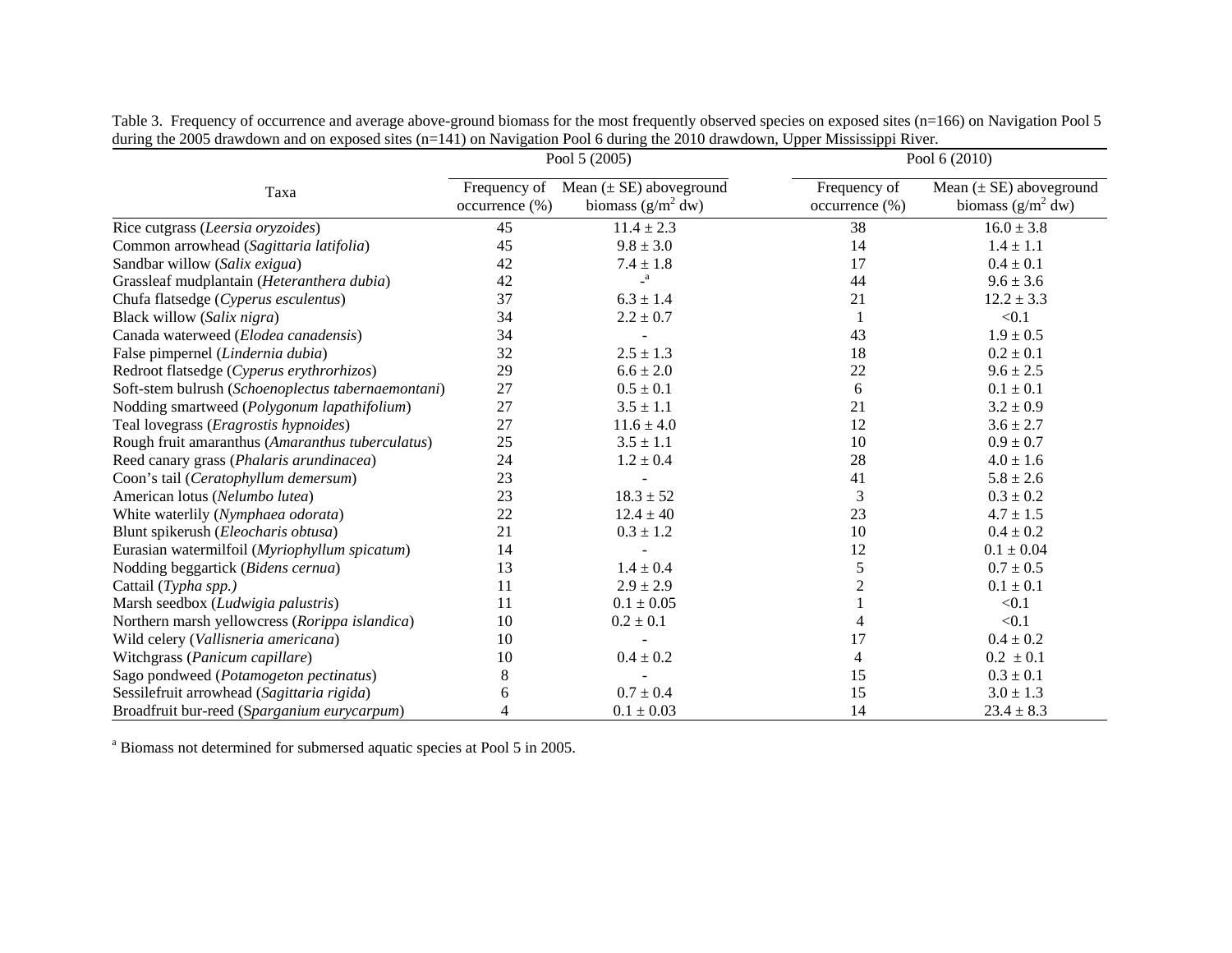

Figure 1. Location of sample sites (red dots) for evaluating vegetation response on substrates exposed (indicated in yellow) during the 2010 drawdown of Navigation Pool 6, Upper Mississippi River (random distribution based on exposed area depicted on 27 July 2010 photography). Exposed substrate ArcView shapefile was developed by on-screen digitizing the exposed substrate visible on a 27 July 2010 aerial photo mosaic and projected in UTM Zone 15, NAD83.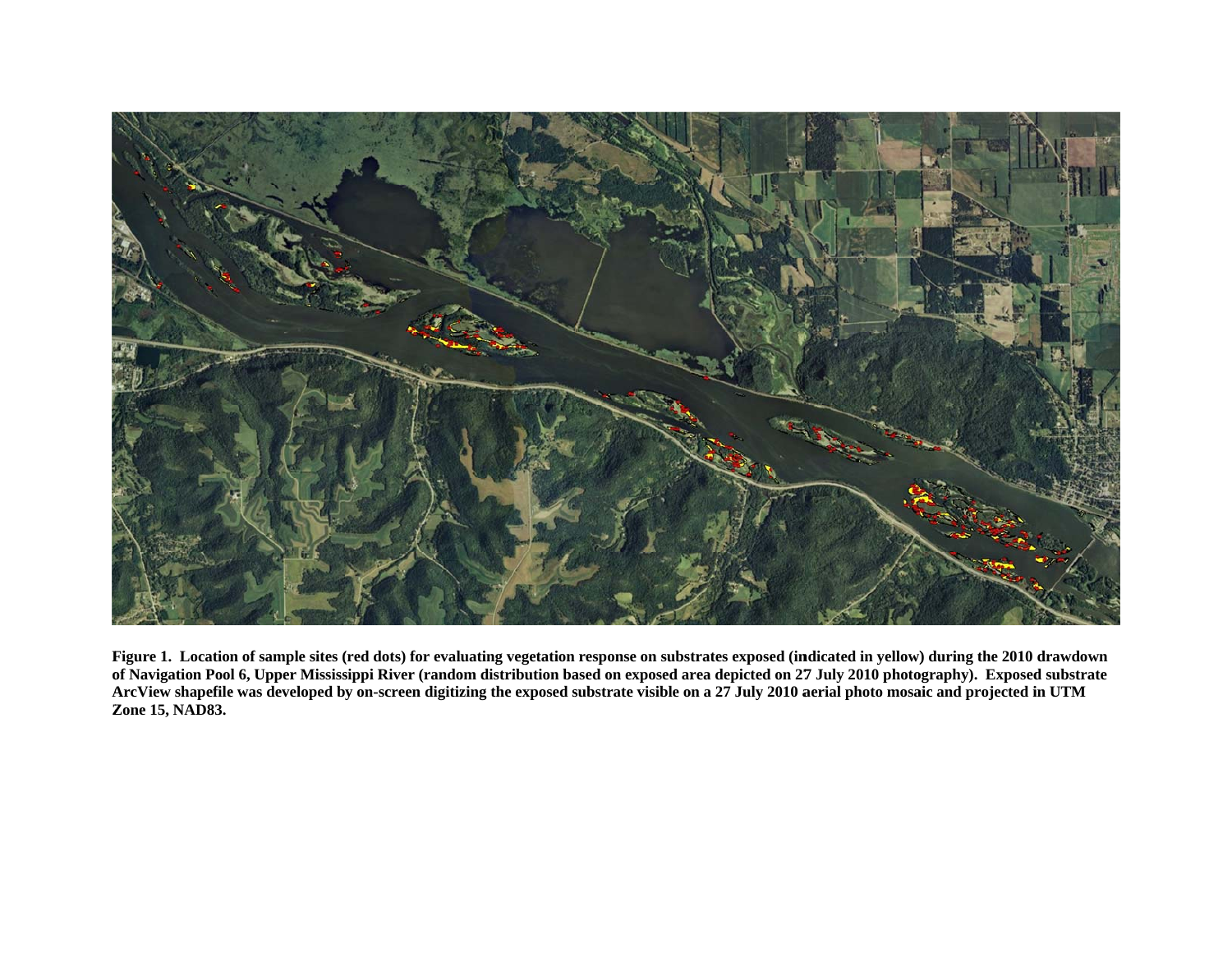

Figure 2. Upper Mississippi River Navigation Pool 6 water elevation (feet msl) at Lock & Dam 6 and Winona gages, and Lock & Dam 6 discharge (cfs) during June through September 2010.